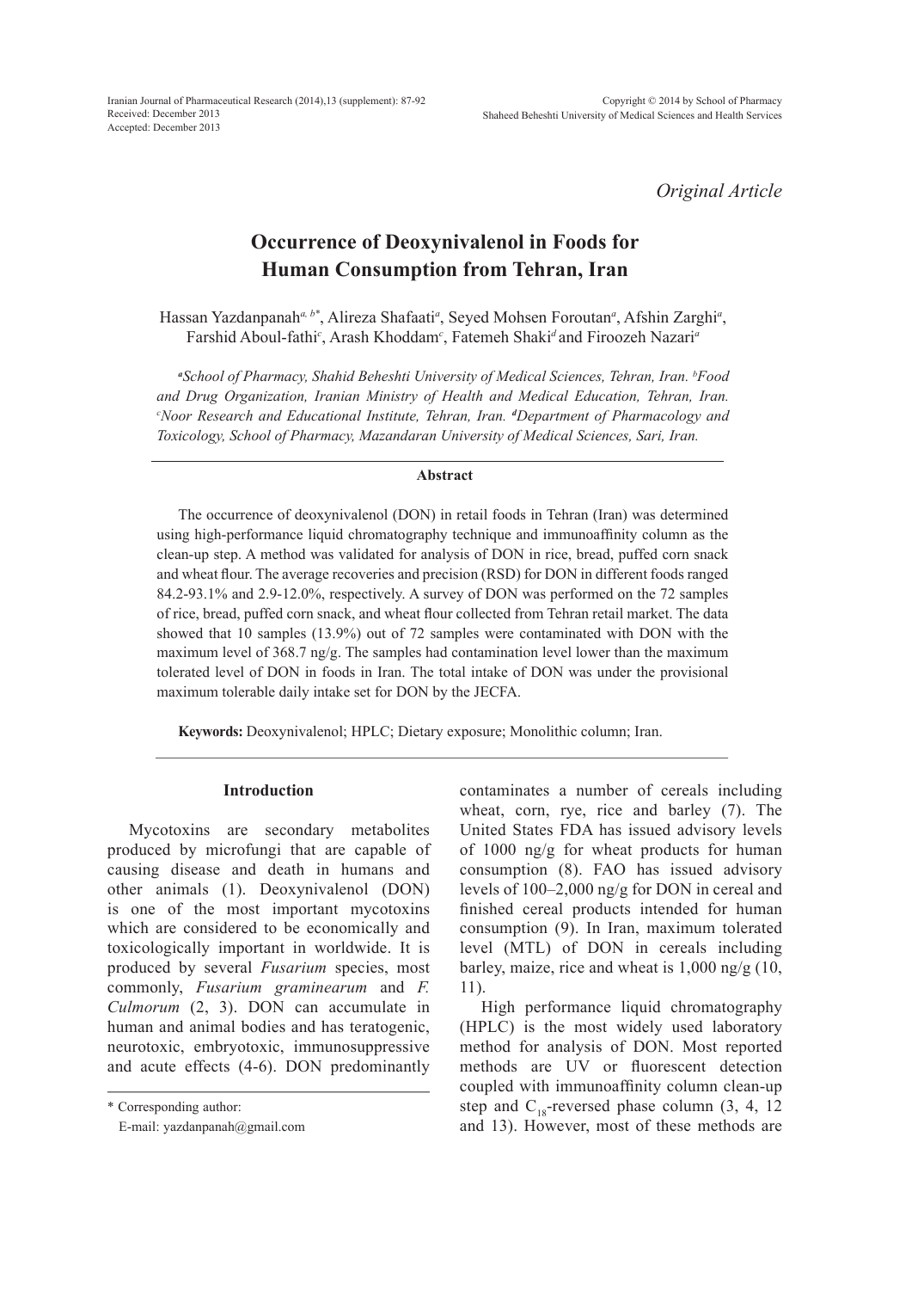time-consuming or complex and therefore are not suitable for all conditions.

There is little data on the natural occurrence of DON in cereals and cereal products in Iran. In this study, we investigated the presence of DON in various foods collected from the Tehran retail markets using a rapid HPLC method. We also used the data to estimate DON intake by the population of Tehran.

#### **Experimental**

### *Equipment and reagents*

All reagents were of analytical grade. Solvents used for the experiments were of either HPLC or analytical grade. The standard of DON was purchased from Sigma-Aldrich as pure mycotoxins (MO, United States). The IAC for DON was purchased from Vicam Company, MA and USA. The chromatographic apparatus consisted of a model Wellchrom K-1001 pump, a model Rheodyne 7125 injector and a model K 2501 UV detector connected to a model Eurochrom 2000 integrator, all from Knauer (Berlin, Germany). The separation was performed on Chromolith Performance (RP-18e,  $100 \times 4.6$  mm) column from Merck (Darmstadt, Germany). Glass microfiber filters (pore size: 1 µm and/or 1.5 µm) were purchased from Vicam Company, MA, USA.

## *Sampling and sample preparation*

Seventy two samples including 18 rice, 18 puffed corn snack, 18 wheat flour and 18 "lavash" bread samples were collected by a trained person from various sales outlets in nine geographical zones in Tehran, Iran in June 2005 according to the sampling method for the official control of the levels for certain contaminants in foodstuffs (14). About 1-5 kilograms of the samples were collected, labeled, packaged and taken to the laboratory. The both "lavash" bread samples and wheat flour samples (used for preparation of "lavash" bread samples) were collected from "lavash" bread bakeries. Regarding puffed corn snack, the packaged samples (each 65 g) were collected from retail market. The samples were finely ground by mill and/or blender, mixed thoroughly and subsamples stored in freezer at -32º C until analysis.

#### *DON analysis*

After preparation of stock standard solution of DON, the concentration was determined using UV spectrophotometer. This standard was used to prepare mixed working standards for HPLC analysis. Samples were analyzed using a HPLC method with some modification (4). Twenty five grams of bread and rice samples were extracted with water. Samples of puffed corn snack and wheat flour were extracted with acetonitrile (60%). After filtration, the extract was diluted with water and filtered through glass microfiber filter. For cleanup of samples, DONtest IACs were used. Accordingly, 1 mL of the filtrate was passed through the IAC. The column was washed twice with 5 mL deionized water and dried under vacuum. Finally, DON was eluted from IAC with 1 mL methanol. The eluate was dried and then reconstitute with 300 µL acetonitrile-water (10:90,  $v/v$ ) and then 100  $\mu$ L was injected into the HPLC. Mobile phase was acetonitrile-water (10:90, v/v) with a flow rate of 1 mL/min. The UV detector was operated at 218 nm.

#### *Method validation*

Recovery experiments were performed for determination of accuracy and precision of the method. Each test was performed three times and the mean recovery values are shown in Table 1. The values for percent recovery of DON from spiked rice, bread, puffed corn snack and wheat flour (RSD as % are given in parentheses) were 84.16% (12.00%), 84.96% (2.88%), 93.10% (11.32%) and 92.10% (8.27%), respectively (Table 1). These values fall well within EU method performance criteria for DON analysis (15). Calibration curves were obtained by six standards at the range of 0.1-5 µg/mL. The regression coefficient  $(r<sup>2</sup>>0.997)$  obtained indicated a good linearity of the analytical response. The limit of detection (LOD), signal-to-noise ratio of 3:1, and limit of quantification (LOQ), signal-to-noise ratio (s/n) of 9:1 were 2 and 6 ng/g, respectively.

The IAC applied for purification of this toxin eliminated false positive result and cleared peak without interfering compound obtained. In our study, due to using a short monolithic column, the total run time decreased to about 3 min. Typical chromatograms for DON are shown in Figure 1. This method is well suited for routine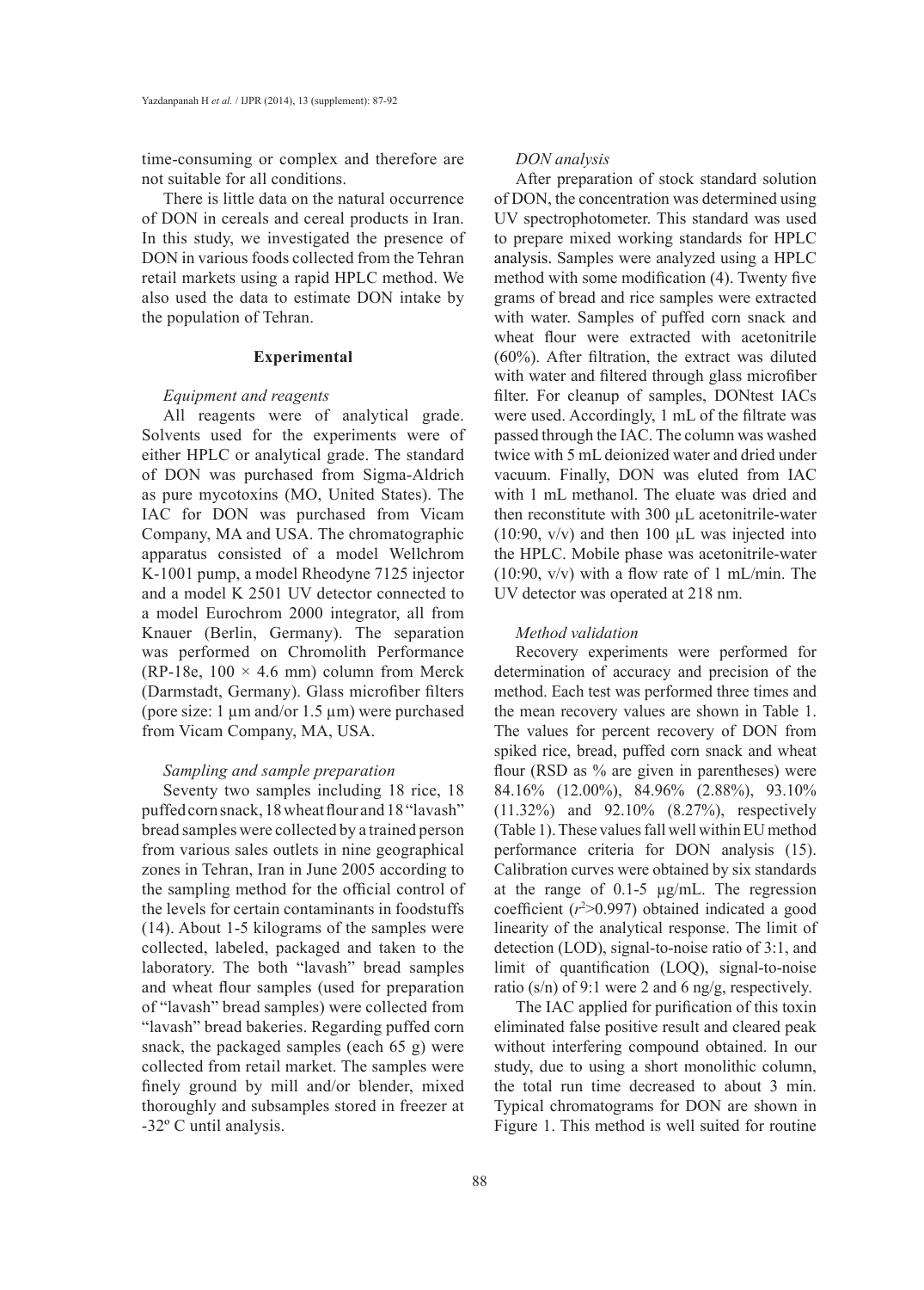| <b>Sample</b>     | <b>Spiking level</b>   | Recovery %        | RSD <sub>r</sub> |
|-------------------|------------------------|-------------------|------------------|
|                   | 500                    | 95.5              | 5.5              |
|                   | 1000                   | 76.2              | 3.2              |
| Rice              | 2000                   | 80.8              | 14.0             |
|                   | Mean recovery $\pm$ SD | $84.16 \pm 10.10$ | 12               |
|                   | 500                    | 82.5              | 15.8             |
|                   | 1000                   | 87.4              | 5.3              |
| <b>Bread</b>      | 2000                   | 85                | 11.8             |
|                   | Mean recovery $\pm$ SD | 84.96±2.45        | 2.88             |
| Puffed corn snack | 500                    | 105.1             | 11.4             |
|                   | 1000                   | 88.9              | 13.7             |
|                   | 2000                   | 85.3              | 6.8              |
|                   | Mean recovery $\pm$ SD | 93.10±10.54       | 11.32            |
|                   | 500                    | 82.7              | 8.9              |
|                   | 1000                   | 96.68             | 9.9              |
| Wheat flour       | 2000                   | 96.9              | 1.8              |
|                   | Mean recovery $\pm$ SD | $92.10 \pm 8.13$  | 8.27             |

**Table 1**. Results of validation assessment of HPLC method developed for determination of DON in different foods (n=3)

analysis of DON.

#### *Quality assurance*

To evaluate the reliability of the results, in addition to applying regular validation assessment to the developed method, internal quality control experiments were also performed. In each working day, a blank and a spiked sample were analyzed. According to the recovery values, DON levels were corrected for recoveries. In addition, a certified reference material (CRM) from FAPAS (UK) was analyzed.

# *Exposure assessment of DON*

Exposure to mycotoxins for each type of food depends on the mycotoxins concentration in food and the amount of food consumed. The rates of rice and bread consumption were based on a consumption survey performed in Iran since 2001-2003 (16). Average consumptions of rice and bread in adults are 107 g and 286 g per day per person in Tehran, respectively (16). There are no official data of puffed corn snack consumption in Iran. So, we assumed mean of consumption is a package (65 g) per day.

For estimation of DON dietary intake,

deterministic methods were performed combining food daily intake (per body weight) with mean concentration of DON in food as follows: individual DON exposure  $(\mu g/Kg)$  bw/  $day$ ) = (daily food intake/body weight)  $\times$  (mean concentration of DON in food).

# **Result and Discussion**

## *Occurrence of DON in retail foods*

The data showed that the level of DON in 62 out of 72 samples was lower than the LOQ (6 ng/g) and in 10 samples, level of DON contamination was between 6.0 ng/g and 368.7 ng/g. DON was detected only in one sample of rice and bread. Range of contamination in 8 positive puffed corn snack samples was between 60.2 and 368.7 ng/g (Table 2).

There is only one report on DON contamination in Iran. In 2004-2005, Karimi-Osboo determined DON in corn samples produced in Golestan and Ardabil Provinces, Iran, and found DON in 76.7% of samples in the range of 54.4-518.4 ng/g (17). The mean of contamination was 116.25 ng/g. In Turkey, DON was detected in six out of 68 cereal samples and in none of 15 pulse products collected from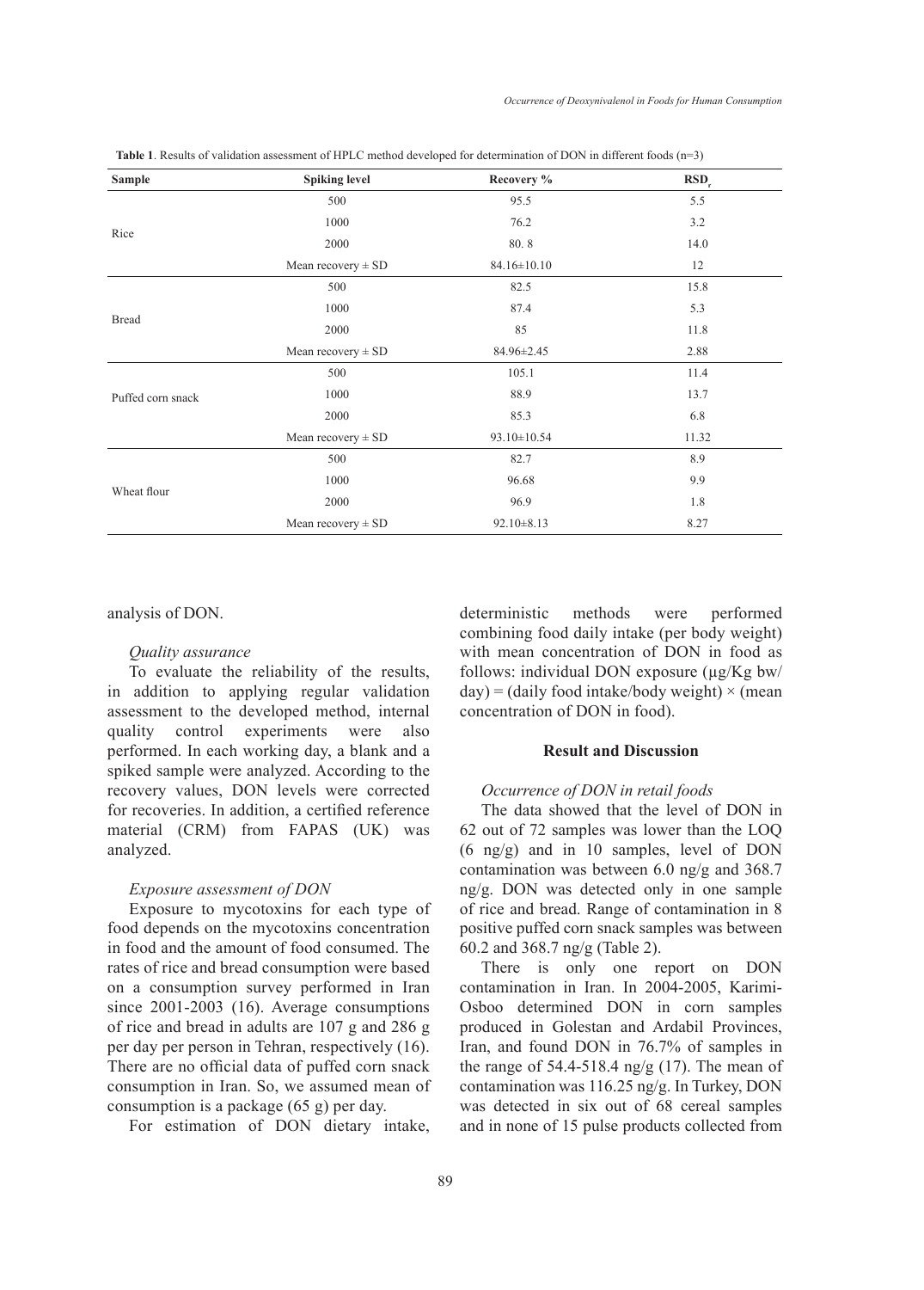

**Figure 1.** HPLC chromatograms of a) blank bread, and b) DON standard (1000 ng/mL).

markets and street Bazaars (18). The maximum detected level of DON was 2.67 mg/Kg in a corn flour sample. In a 3-year survey in South Korea, the concentration of DON was determined in cereal-based foods (19). Among 689 samples, 272 samples (39%) were contaminated with DON. Relatively high DON levels were detected in dried corn, with a mean concentration of 109 μg/Kg. González-Osnaya *et al.* found DON in 28.0% and 62.6% of the bread and pasta samples, with mean content of 42.5 and 137.1 μg/Kg, respectively (20). In South Africa, 69.6 % of wheat flour samples were contaminated with DON at the levels equal to or below

100 μg/Kg (mean of 16 positives, 29 μg/Kg) (21).

*Exposure assessment of Tehran population to DON*

There are some published papers regarding exposure assessment of Tehran population to AFB1 and zearalenone (22- 23). In this study, the estimated daily intake of DON was studied and is shown in Table 3. The mean dietary exposure of DON through all food products consumption was less than the PMTDI of 1 µg/Kg bw/day (24) (Table 3*)*.

In South Korea, daily intake of DON was estimated to be between 0.066 and 0.142 μg/Kg bw for males and between 0.066 and 0.144 μg/ Kg bw for females. The young children (3–6 yr) showed the highest relative intake, with a mean intake of 0.142 μg/Kg bw/d for males and 0.144 μg/Kg bw/d for females (19). Soubra *et al*. (2009) calculated DON intakes for average and high consumers (75th and 95th percentile) among children and teenagers in Beirut (Lebanon). The intakes of DON were found to be below the PMTDI of 1 µg/Kg bw/day (25). In Japan, the intake of DON was estimated based on its presence in wheat using a probabilistic computer simulation method. The results showed that children aged 1-6 years old had the highest DON intake. The 99th percentile of simulated DON intake in the 1-6 years old group was greater than PMTDI (26).

In this study, the specifically developed HPLC method was found to be accurate, precise and rapid and meets EU method performance criteria for DON analysis. Upon applying the proposed method, none of the various food samples had contamination more than the Iranian MTL. The total intake of DON was under the PMTDI set for DON by the JECFA.

| <b>Sample</b>     | <b>NO.</b> of samples | Sample positive $(\% )$ | $Mean(\pm SD)^a$ | Median | <b>Max</b>               |
|-------------------|-----------------------|-------------------------|------------------|--------|--------------------------|
| Rice              | 18                    | 1(5.6)                  | 345.0            | ۰      | 345.0                    |
| <b>Bread</b>      | 18                    | 1(5.6)                  | 120.5            | ۰      | 120.5                    |
| Puffed corn snack | 18                    | 8(44.4)                 | $113.2(104\pm)$  | 74.0   | 368.7                    |
| Wheat flour       | 18                    |                         |                  | ۰      | $\overline{\phantom{0}}$ |

**Table 2.** Contamination data for DON (ng/g) in rice, bread, puffed corn snack and wheat flour samples marketed in Tehran, Iran.

a Mean of positive samples.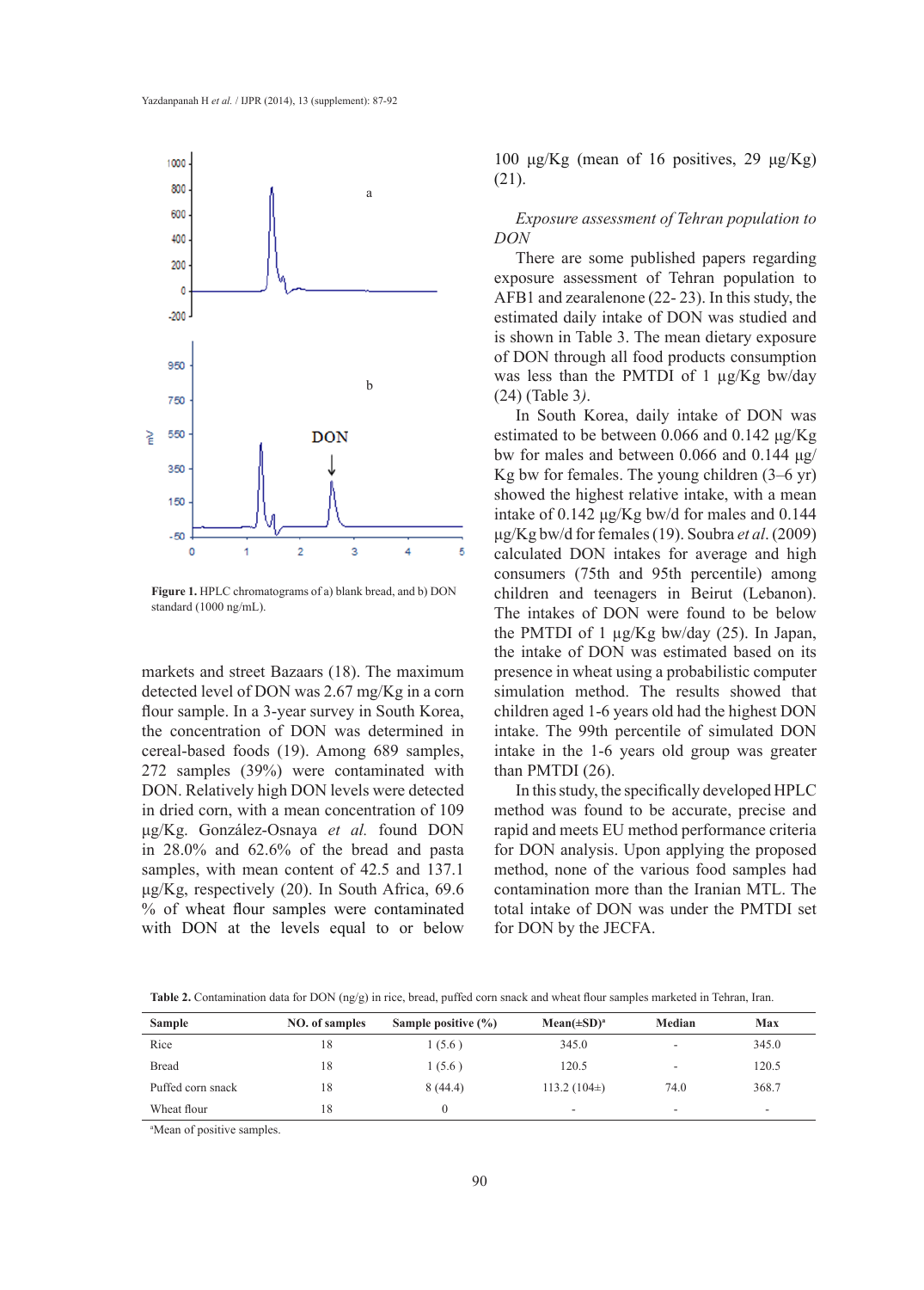**Table 3.** Estimated daily intake of DON (ng/Kg bw/day) through consumption of rice, bread and puffed corn snack marketed in Tehran, Iran.

| <b>Samples</b>    | Mean <sup>a,b</sup> $(ng/g)$ | Mean Daily intake(ng/kg bw/day) <sup>a,c</sup> |
|-------------------|------------------------------|------------------------------------------------|
| Rice              | 22.00                        | 33.63                                          |
| <b>Bread</b>      | 9.53                         | 38.92                                          |
| Puffed corn snack | 48.97                        | 45.48                                          |

a: Mean of all samples.

b: The not detected values were replaced by half the limit of quantification.

c: Body weight (bw) for adults is assumed 70 Kg.

#### **Acknowledgments**

This study was part of a national project entitled as "Mycotoxin contamination of foods in Tehran, Iran" which financially supported by Food and Drug Organization, Iranian Ministry of Health and Medical Education (grant No. D**/**12776). The authors wish to thank Noor Research and Educational Institute, Tehran, I.R. Iran, for their great assistance.

#### **References**

- Bennett JW and Klich M. Mycotoxins*.Clinical*  (1) *Microbiology Reviews* (2003) 16: 497-516.
- He J, Yang R, Zhoub T, Tsao R, Young JC, Zhu Z, Z (2) Li X, and Boland GJ. Purification of deoxynivalenol from Fusarium graminearum rice culture and mouldy corn by high-speed counter-current chromatography*. J. Chromatogr. A.* (2007) 1151 187-192.
- (3) Omurtag GZ and Beyoglu D. Occurrence of deoxynivalenol (vomitoxin) in beer in Turkey detected by HPLC*. Food Control*. (2007) 18: 163-166.
- Cahill LM, Kruger SC, McAlice BT, Ramsey CS, (4) Prioli R and Kohn B. Quantification of deoxynivalenol in wheat using an immunoaffinity column and liquid chromatography*. J. Chromatogr. A*. (1999) 859: 23-28.
- Larsen JC, Hunt J, Perrin I and Ruckenbauer P. (5) Workshop on trichothecenes with a focus on DON: summary report. *Toxico Lett*. (2004) 153: 1-22.
- Pestka JJ and Smolinski AT. Deoxynivalenol: (6) toxicology and potential effects on humans*. J. Toxicol. Environ. Health B.* (2005) 8: 39-69.
- Birzele B, Prange A and Kramer J. Deoxynivalenol and (7) ochratoxin A in German wheat and changes of level in relation to storage parametres*. Food Addit. Contam*. (2000) 17: 1027-1035.
- Chesemore RG. Letter to state agricultural directors, (8) state feed control officials and food. FDA Associate Commissioner for Regulatory Affairs *(1993).*
- Food and Agriculture Organization of the United (9) Nations, Worldwide regulations for mycotoxins in food and feed in 2003. Food and Agriculture Organization of the United Nations, Rome, Italy (2004) 17.
- FAO,Food and Agriculture Organization of the United (10) Nations, Worldwide regulations for mycotoxins in food and feed in 2003.Food and Agriculture Organization of the United Nations, Rome, Italy, (2004) 81.
- (11) ISIRI, Institute of Standard and Industrial Research of I.R. Iran. Maximum tolerated limits of mycotoxins in foods and feeds, National Standard. (2002) 5925.
- (12) Delmulle B, De Saeger S, Adams A, De Kimpe N and Van Peteghem C. Development of a liquid chromatography/tandem mass spectrometry method for the simultaneous determination of 16 mycotoxins on cellulose filters and in fungal cultures*.Rapid Commun. Mass Spectrom*. (2006) 20: 771-776.
- (13) Richard JL and Bennett GA, Ross PF and Nelson PE. Analysis of Naturally Occurring Mycotoxins in Feedstuffs and Food*. J. Anim. Sci.* (1993) 71: 2563- 2574.
- European Commission. laying down the sampling (14) methods and the methods of analysis for the official control of the levels for certain contaminants in foodstuffs. *Official J. Euro. Uni. L.* (1998) 201: 93- 101.
- (15) European Commission. laying down the methods of sampling and analysis for the official control of the levels ofmycotoxins in foodstuffs. *Official J. Euro. Uni*. (2006) 70: 12-34.
- (16) National Nutrition and Food Technology Research Institute, Comprehensive study of food basket pattern and nutrition status in Iran during 2000-2002,Shahid Beheshti University of Medical Sciences and Health Services. Tehran, Iran (2004) 24.
- (17) Karami-Osboo R, Mirabolfathy M and Aliakbari F. Natural Deoxynivalenol Contamination of Corn Produced in Golestan and Moqan Areas in Iran. *J. Agr. Sci. Tech.* (2010) 12: 233-239.
- (18) Omurtag GZ and Beyoglu D. Occurrence of deoxynivalenol (vomitoxin) in processed Cereals and pulses in Turkey*. Food A dditives and Contaminants* (2003) 20: 405-409.
- $(19)$  Ok HE, Kim HJ, Cho TY, Oh KS and Chun HS. Determination of Deoxynivalenol in Cereal-Based Foods and Estimation of Dietary Exposure*. J. Toxicol. Environ. Health A*. (2009) 72: 21-22.
- (20) González-Osnayaetal L, Cortés C, Soriano JM, Moltó JC and Mañes J. Occurrence of deoxynivalenol and T-2 toxin in bread and pasta commercialized in Spain*.*